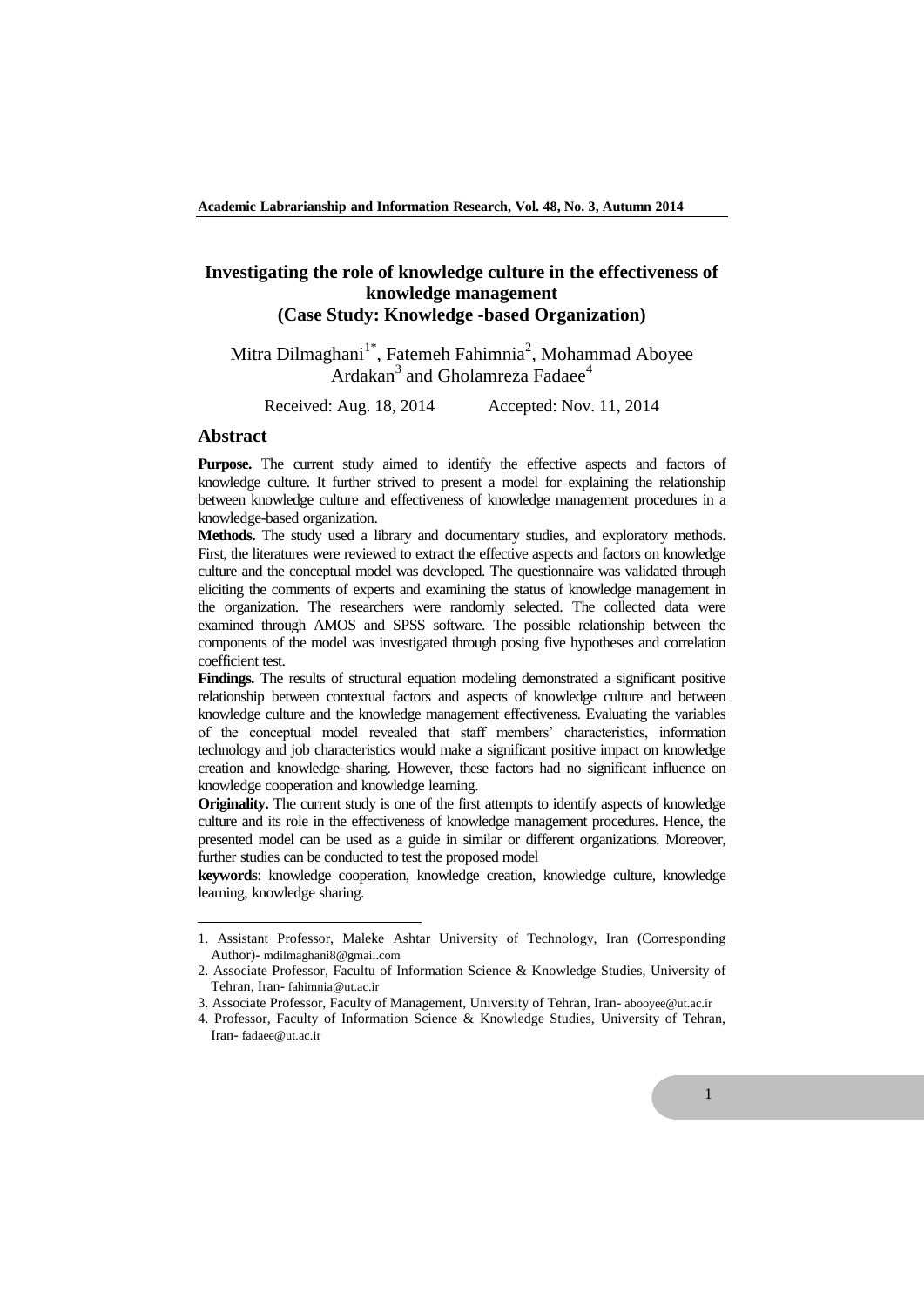## **Strategic Factors affecting in the development of digital libraries in Iran**

Elmira Djanavi<sup>1\*</sup>, Fahimeh Babalhavaeji<sup>2</sup> Received: Sep. 28, 2014Accepted: Dec. 7, 2014

## **Abstract**

**Objective.** The main purpose of present research was to identify strategic factors influencing to the development of digital libraries in Iran.

**Methods.** Research method of this study is grounded theory, which we use systematic method. The study sample consisted of professionals and experts in the field of digital library, and semi-structured interviews used to collect data to achieve theoretical saturation. Data have been discussed after coding and forming main classes

**Findings.** Affective strategic factors in development of digital libraries in order of importance and priority are management mechanisms, mechanisms of development of human resources, legal mechanisms, content and services mechanisms.

**Keywords:** development, digital library, strategic factors.

**.** 

<sup>1.</sup> Ph.D., Knowledge and Information Science, Science and Research, Branch, Islamic Azad University, Tehran, Iran (Corresponding Author)- e.djanavi2007@gmail.com

<sup>2.</sup> Associate Professor, Department of Knowledge and Information Science, Science and Research Branch, Islamic Azad University, Tehran, Iran- f.babalhaveji@gmail.com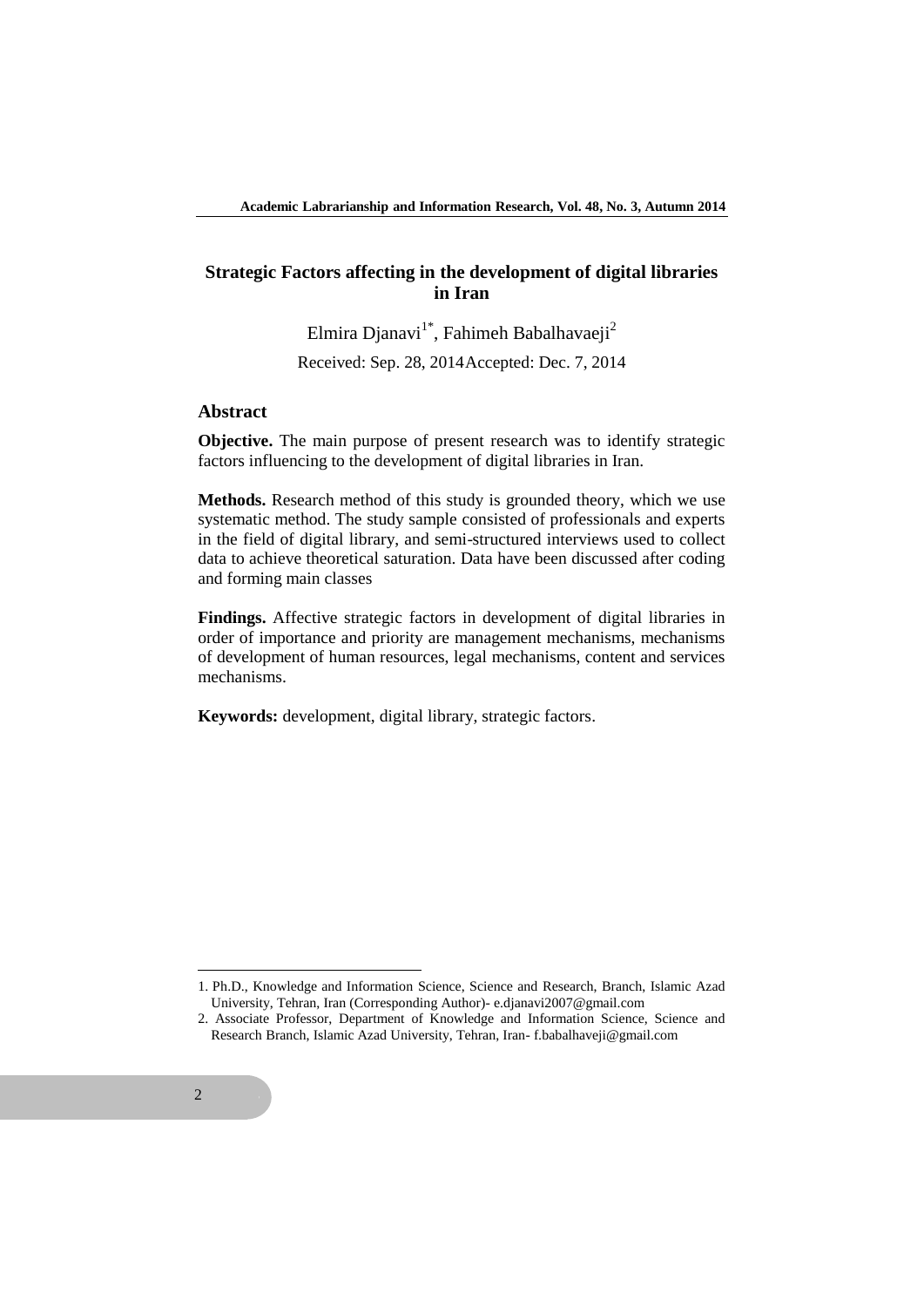## **Relationship between strategic thinking and employees' performance (Case study: Libraries' employees, university of Ilam)**

Seyyed Mahdi Sharifi<sup>1\*</sup>, Mohamad Taban<sup>2</sup>, Vahid Sharafi<sup>3</sup> Received: July 17, 2014Accepted: Dec. 19, 2014

#### **Abstract**

**.** 

**Objective.** The purpose of this study was to investigate the relationship between strategic thinking and performance of employees who worked in University of Ilam's libraries.

**Methods.** Research method was descriptive–correlational in which especially structural equation modeling was used. All of libraries' employees of Ilam university (N=200) was made the population of study and via Morgan's table 127 subjected selected and studied. To collect the data, standards questionnaires were used and reliability coefficient was 0.91. In order to analyze the data, LISREL software applied.

**Findings.** Findings show that there is positive relationship between strategic thinking and performance of employees. Also, when all dimension of strategic thinking was test, results shows that there is positive relationship between individual dimensions with performance of employees of Ilam university library.

**Keywords:** performance of employees, State - run university, strategic thinking.

<sup>1.</sup> Assistance Professor, Faculty of Management, University of Tehran, Iran (Corrresponding Author)- sharifee@ut.ac.ir

<sup>2.</sup> Assistance Professor, University of Ilam, Iran- taab1351@ut.ac.ir

<sup>3.</sup> PhD Candidate, Business Management, University of Semnan, Iran- vahidsh282@gmail.com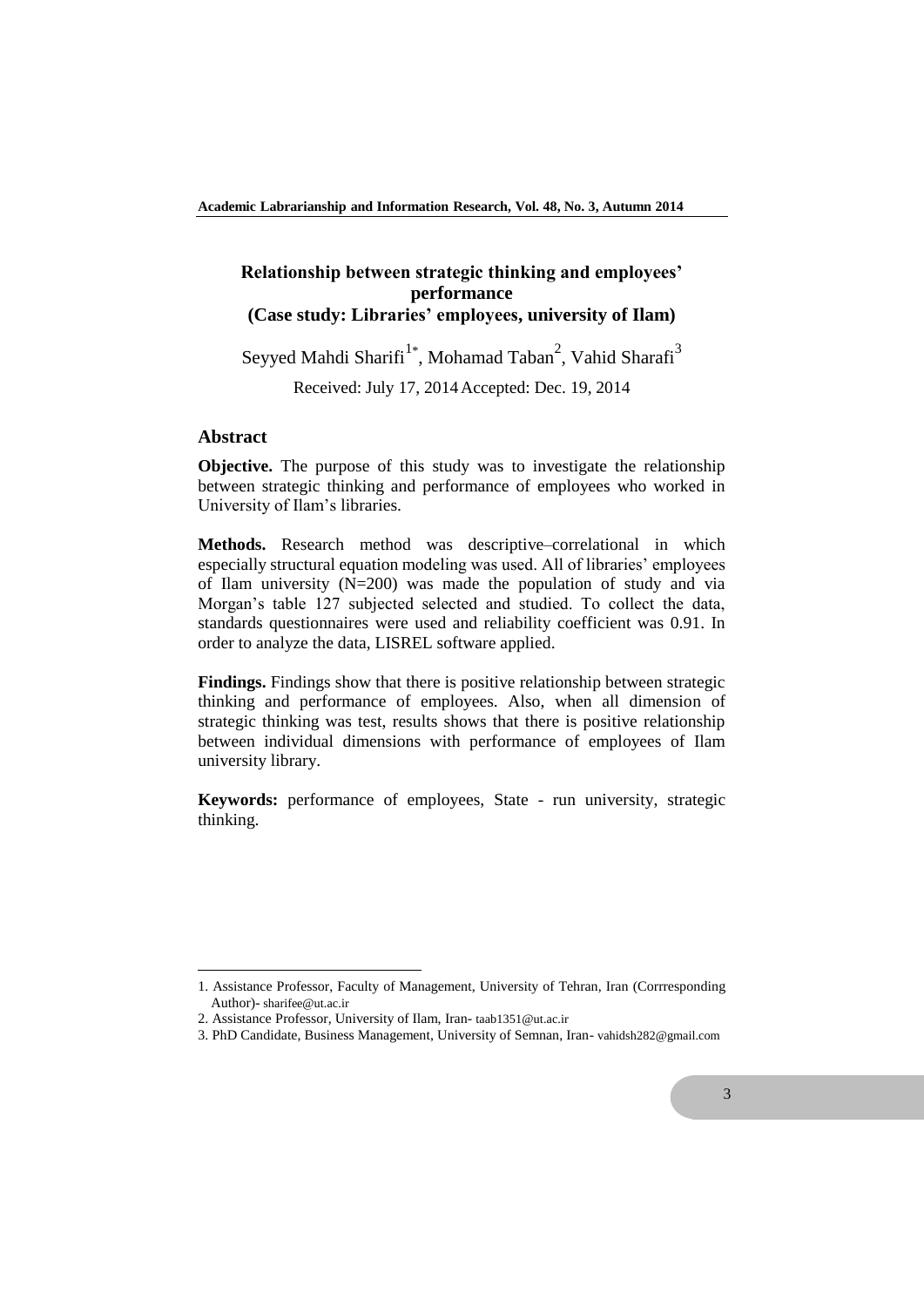## **Identifying effective factors on developing digital libraries: Administrators view in central libraries of public universities in Tehran**

Yaghoub Norouzi<sup>1\*</sup>, Nayere Jafari Far<sup>2</sup>

Received: May 19, 2014 Accepted: Oct. 4, 2014

#### **Abstract**

**Objective.** In this research, effective factors on digital libraries' development in central libraries of public universities in Tehran have been identified from these libraries administrator's view.

**Methods.** This study is applied, based on descriptive-analytical method. For data collection, we used researcher-made questionnaire, based on the digital library federation definition (including human resources, collections development, services and technology) and literature review that will confirmed its validity by experts. The study population was central library's administrators of state universities in Tehran.

**Findings**. From the point of view of studied population all 43 factors mentioned in this study were effective. The most effective factor was training staffs along with outsourcing some activities. The most important strategy is using good experience of national and international models and determining the level of information access in digital libraries in order to enhance services. At the end, there are significant differences between the views of managers in comparison with effective solutions in development of services and technology to develop a digital library system.

**Originality.** This research is the first research conducted on identifying the affective factors on digital library development**.** Also, identifying these factors play very important role in the improving digital libraries activities.

**Keyword:** collection development, digital library, information managers, services, staffing, state university, system development, technology, university **libraries** 

 $\overline{a}$ 

<sup>1.</sup> Faqultiy Member of Qom University, Qom, Iran (Corresponding Author)- ynorouzi@gmail.com

<sup>2.</sup> MA in Knowledge and Information Science, Iran- jafarinayere@gmail.com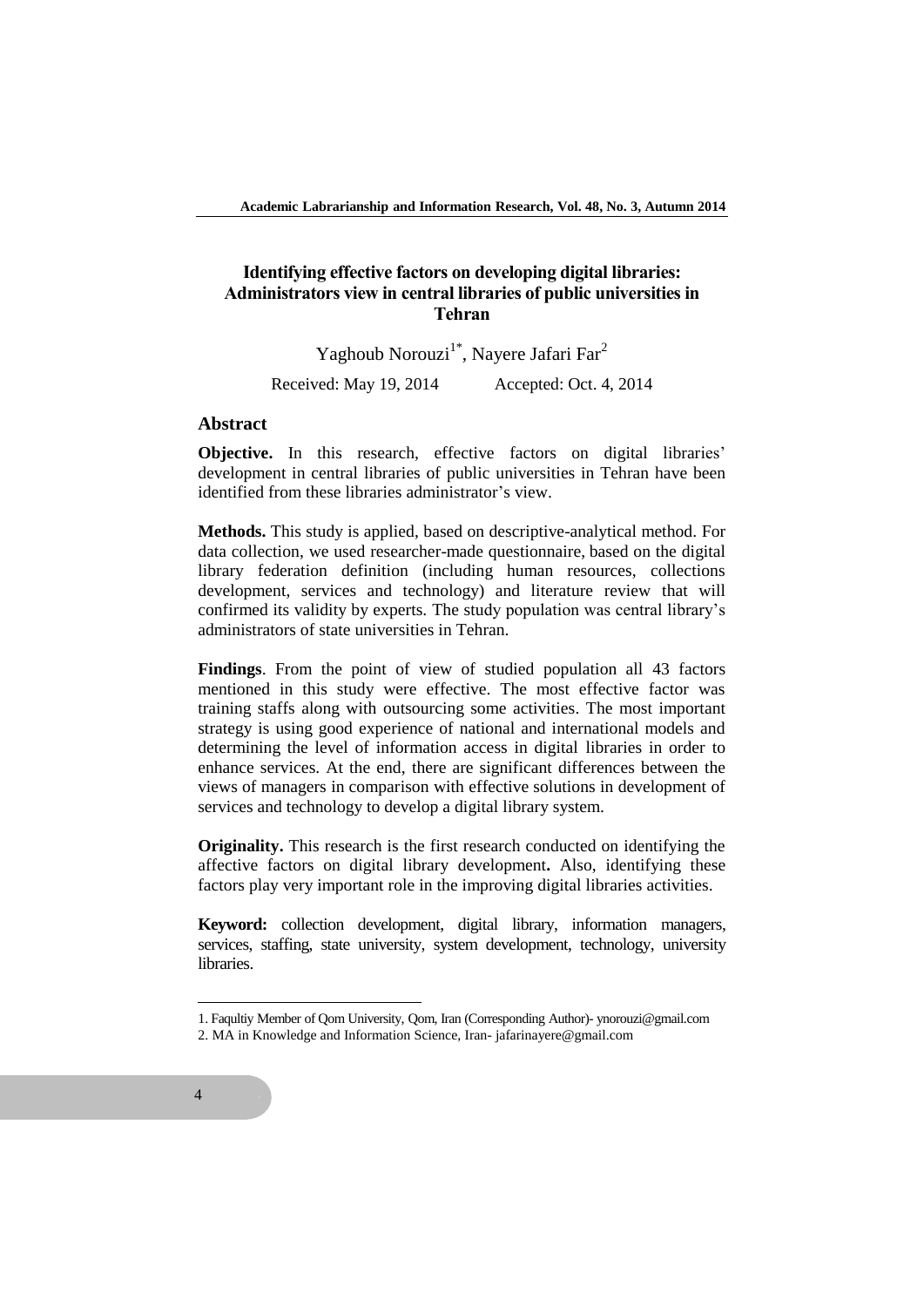## **Research fund absorption by Iranian educational and research organizations**

Hajar Sotudeh<sup>1\*</sup>, Mohammad Hassan Omidi<sup>2</sup>

Received: Sep. 16, 2014Accepted: Jan. 1, 2015

#### **Abstract**

**.** 

**Objective.** Given the crucial role of financial aids and grants in research progress, the present communication attempts to study the research funding situation in Iran during 2008-2011.

**Methods.** The present paper applies a scientometric method to study the data related to Iranian scientific productions extracted from Science Citation Index Expanded. The data are analyzed using Excel and SPSS, based on descriptive and inferential statistics.

**Finding.** The findings reveal that more than 30 percent of Iranian scientific papers are supported by research funds, of which about 25 percent are internationally funded. The highest ranked universities in terms of the amount of funded papers, especially by foreign resources, largely consist of those based in capital, along with Azad Islamic University. They are also revealed to be the most successful in collaborating with foreign organizations in providing research grants and aids.

**Conclusions.** Given the low number of funded papers, Iranian researchers are required to endeavor seriously to absorb more research funds, especially from foreign states and international organizations. Research instruments and equipment being very expensive in many disciplines, researchers' attempts to absorb foreign resources can be an appropriate solution to overcome financial shortage and instrumental poverty in scientifically developing countries.

**Keywords:** domestic research funds, foreign research funds, research funds, scientific papers.

<sup>1.</sup> Assistance Professor, Library and Information Sciences, University of Shiraz, Shiraz, Iran (Corresponding Author)- sotudeh@shirazu.ac.ir

<sup>2.</sup> MSc, Library and Information Sciences, University of Shiraz, Shiraz, Iran- omidi\_mh@yahoo.com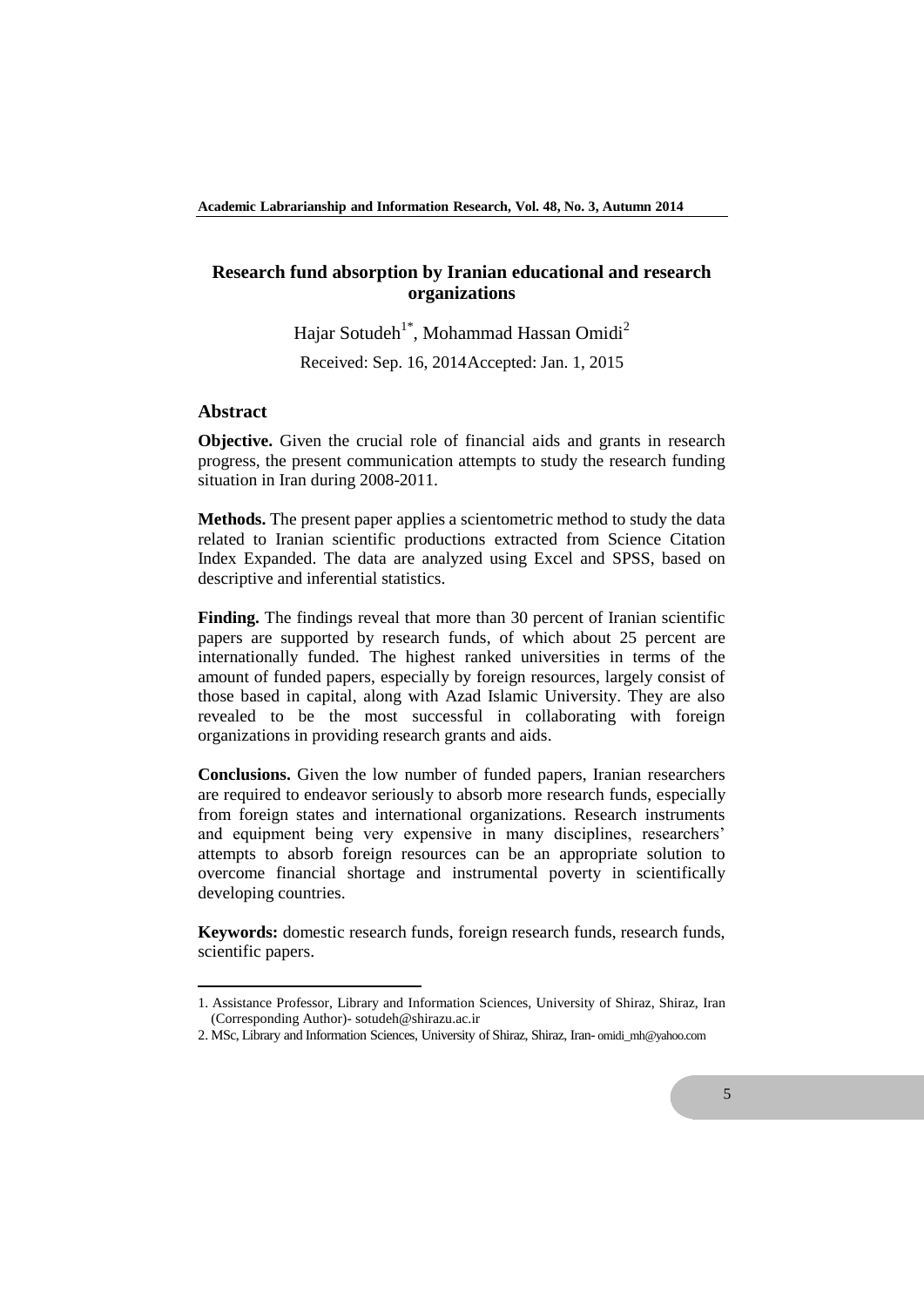## **Geological survey of Iran library strategic plan: 2011-2015**

Javad Abbaspour<sup>1\*</sup>, Mahdieh Mirzabeigi<sup>2</sup>

Received: July 27, 2014 Accepted: Dec. 6, 2014

#### **Abstract**

**Purpose**. This paper has two main goals: First, to evaluate the position of Geological Survey of Iran Library through the assessment of internal (strengths and weaknesses) and external (opportunities and threats) environment; Then, provide solutions and strategies to help library managers and administrators to achieve their goals, missions and visions.

**Methods.** Among the existing models, David, Fred & Hunger's model and strategic factors analysis technique (SWOT) was applied. Data were collected by analyzing library documents, interviews with stakeholders and a questionnaire developed by the researchers. Interview questions and questionnaire were constructed based on Iranian Special Library Standards. By analyzing the data, internal and external strategic factors were identified and ranked according to their importance and weight.

**Findings.** The results show the score of 2.999 and 2.275 for internal and external factors evaluation, respectively. In other words, based on the evaluation of internal and external factors, the library stands in a middle position. Based on the findings, sixteen main strategies concerning with services, management, human resources, and equipments, with priority scheduling, was proposed.

**Originality.** This research can be regarded as the first study which has evaluated an important special library in Iran using internal and external factors analysis. This study developed a set of guidelines and strategic factors in various categories that can be applied by the library and other libraries for the future planning and actions.

**Keywords**: library of geological survey of Iran, strategic plan, SWOT Model.

**.** 

<sup>1.</sup> Assistance Professor, University of Shiraz, Iran (Corresponding Author)- Javad.abbaspour@gmail.com

<sup>2.</sup> Assistance Professor, University of Shiraz, Iran- mmirzabeigi@gmail.com